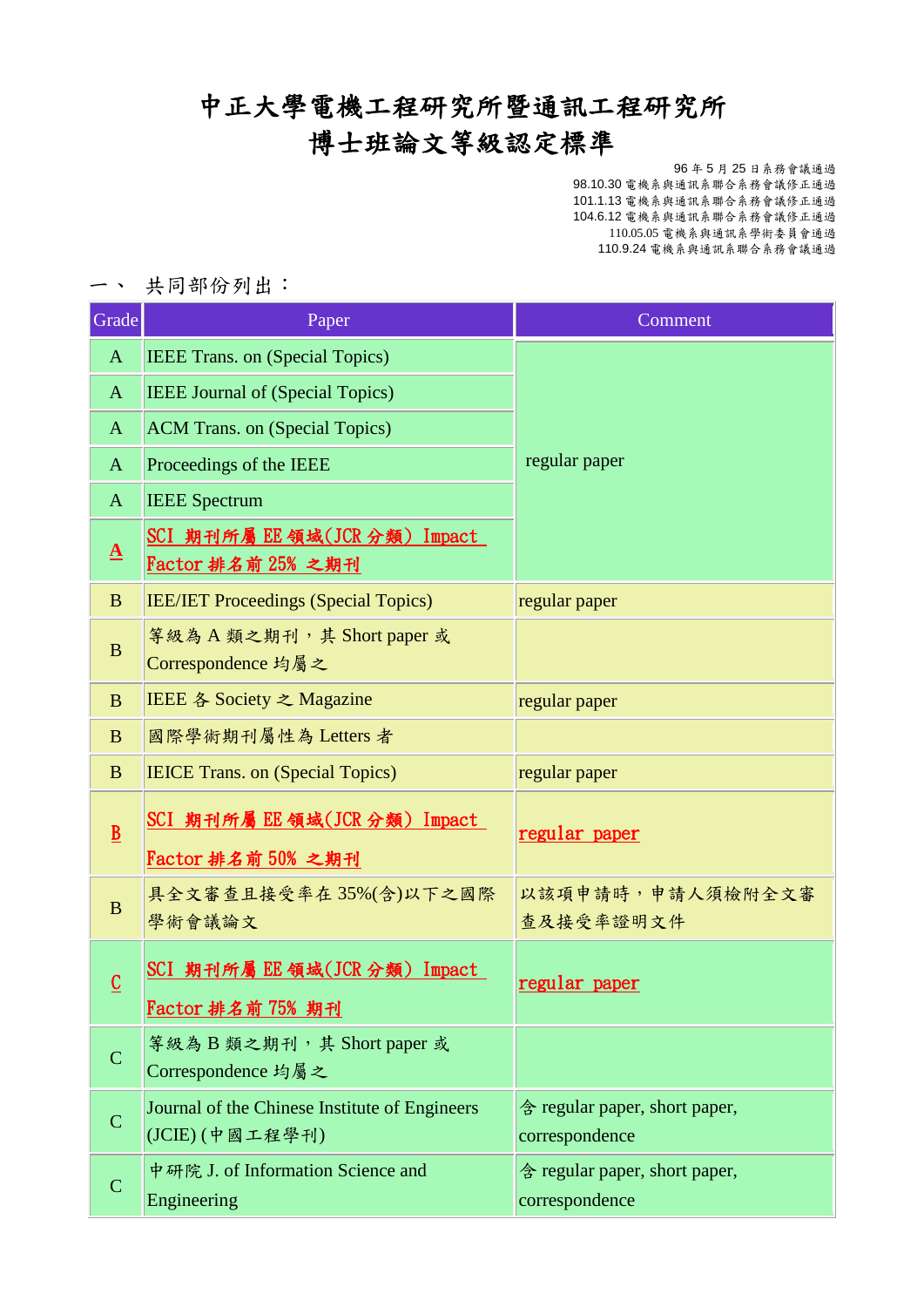| C                           | J. of the Chinese Institute of Electrical<br>Engineering | 含 regular paper, short paper,<br>correspondence |
|-----------------------------|----------------------------------------------------------|-------------------------------------------------|
| $\mathcal{C}_{\mathcal{C}}$ | 國科會研究彙編                                                  | 含 regular paper, short paper,<br>correspondence |
| C                           | 具全文審查且接受率在 65%(含)以下之國際<br>學術會議論文                         | 以該項申請時,申請人須檢附全文審<br>查及接受率證明文件                   |
| $\overline{\mathbf{D}}$     | SCI 期刊所屬 EE 領域(JCR 分類)期刊                                 | regular paper                                   |
| D                           | 其他之國際學術會議論文或具全文審查之國<br>內學術會議論文                           | 以該項申請時,申請人須檢附相關證<br>明文件                         |

備註:

(**i.**)各組所列之標準與共同部份發生抵觸時,以各組所列之標準為主。

(**ii.**)各組對同一種期刊在 SCI 歸屬於同一領域等級之認定差距不得超過一級。

(**iii.**)學術委員會於每年 5 月開會討論/決定各項認定標準是否調整。不屬於本認定標準 A類期刊之新出期刊,若尚無 SCI impact factor,一律不列入討論。

(**iv.**)國際研討會論文若獲得 Best Paper Award 等級得升一級。

(**v.**) Lecture Note 屬性論文歸屬於會議論文計點。

(vi.) **SCI** 期刊所屬 **EE** 領域 **Impact Factor** 排名,以最新公佈年度資料為準。

(vii) 本認定標準適用於 **110** 學年度之後入學的博班學生,博班舊生 則可自由選擇適用 新或舊標準。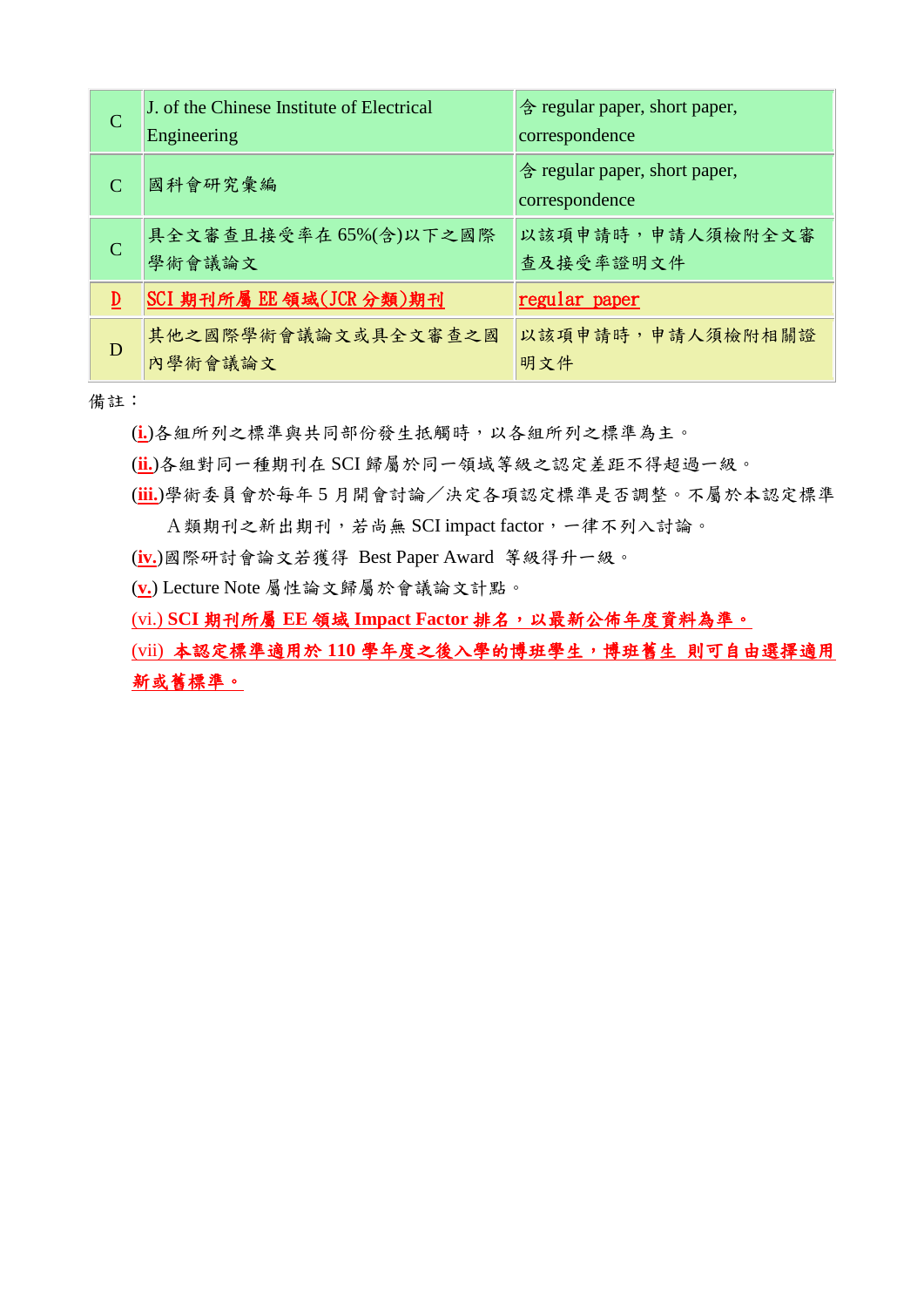## 二、<mark>網路通訊組</mark>博士班特定全文(Full-Paper)等級認定標準:

| 等級           | 特定期刊                                                                          | <b>Impact</b><br><b>Factor</b> | Ranking        |       |         |         |
|--------------|-------------------------------------------------------------------------------|--------------------------------|----------------|-------|---------|---------|
| $\mathbf{A}$ | 1.304<br><b>Computer Networks (Elsevier)</b>                                  |                                | 18/67          | 22/45 | 44/99   | 91/229  |
| A            | <b>Optical Fiber Technology</b>                                               | 1.253                          | 19/67          | 26/64 |         | 98/229  |
| $\mathbf{A}$ | <b>ETRI</b> Journal<br>(Electronics Telecommunications<br>Research Institute) |                                | 24/67          |       |         | 111/229 |
| $\mathbf{A}$ | <b>Wireless Networks</b>                                                      | 1.194                          | 22/67          |       | 49/99   | 105/229 |
| $\mathbf{A}$ | Mobile Networks & Applications                                                | 1.619                          | 14/67          | 17/45 | 37/99   |         |
| $\mathbf{A}$ | <b>SIAM Journal on Applied</b><br>Mathematics                                 | 1.110                          | 44/175         |       |         |         |
| $\mathbf{A}$ | <b>IEEE</b> Communications Letters                                            | 1.232                          | 21/67          |       |         |         |
| $\mathbf{A}$ | <b>IEEE Network</b>                                                           | 3.068                          | 5/67           | 5/45  | 9/99    | 22/229  |
| A            | <b>IEEE Wireless Communications</b><br>3.180                                  |                                | 4/67           | 4/45  | 7/99    | 18/229  |
| A            | <b>IEEE Pervasive Computing</b>                                               | 2.615                          | 7/67           |       | 12/99   | 31/229  |
| $\mathbf{A}$ | Performance Evaluation                                                        | 1.524                          | 24/84<br>18/45 |       |         |         |
| $\mathbf{A}$ | <b>Information Sciences</b>                                                   | 3.095                          | 8/99           |       |         |         |
| $\mathbf{A}$ | <b>EURASIP Journal on Wireless</b><br><b>Communications and Networking</b>    | 0.976                          | 26/67          |       | 123/229 |         |
| $\mathbf{A}$ | Journal of Parallel and Distributed<br><b>Computing (Academic Press)</b>      | 1.168                          | 36/84          |       |         |         |
| $\mathbf{A}$ | Wireless Communications & Mobile<br>Computing                                 | 0.909                          | 31/67<br>64/99 |       | 128/229 |         |
| 等級           | 特定期刊                                                                          | <b>Impact</b><br><b>Factor</b> | Ranking        |       |         |         |
| B            | <b>IEEE Trans on Consumer Electronics</b>                                     | 0.985                          | 28/67          |       |         | 121/229 |
| B            | <b>Wireless Personal Communications</b>                                       | 0.331                          | 53/67          |       |         |         |
| B            | International Journal of<br><b>Communication Systems</b>                      | 0.394                          | 48/67          |       |         |         |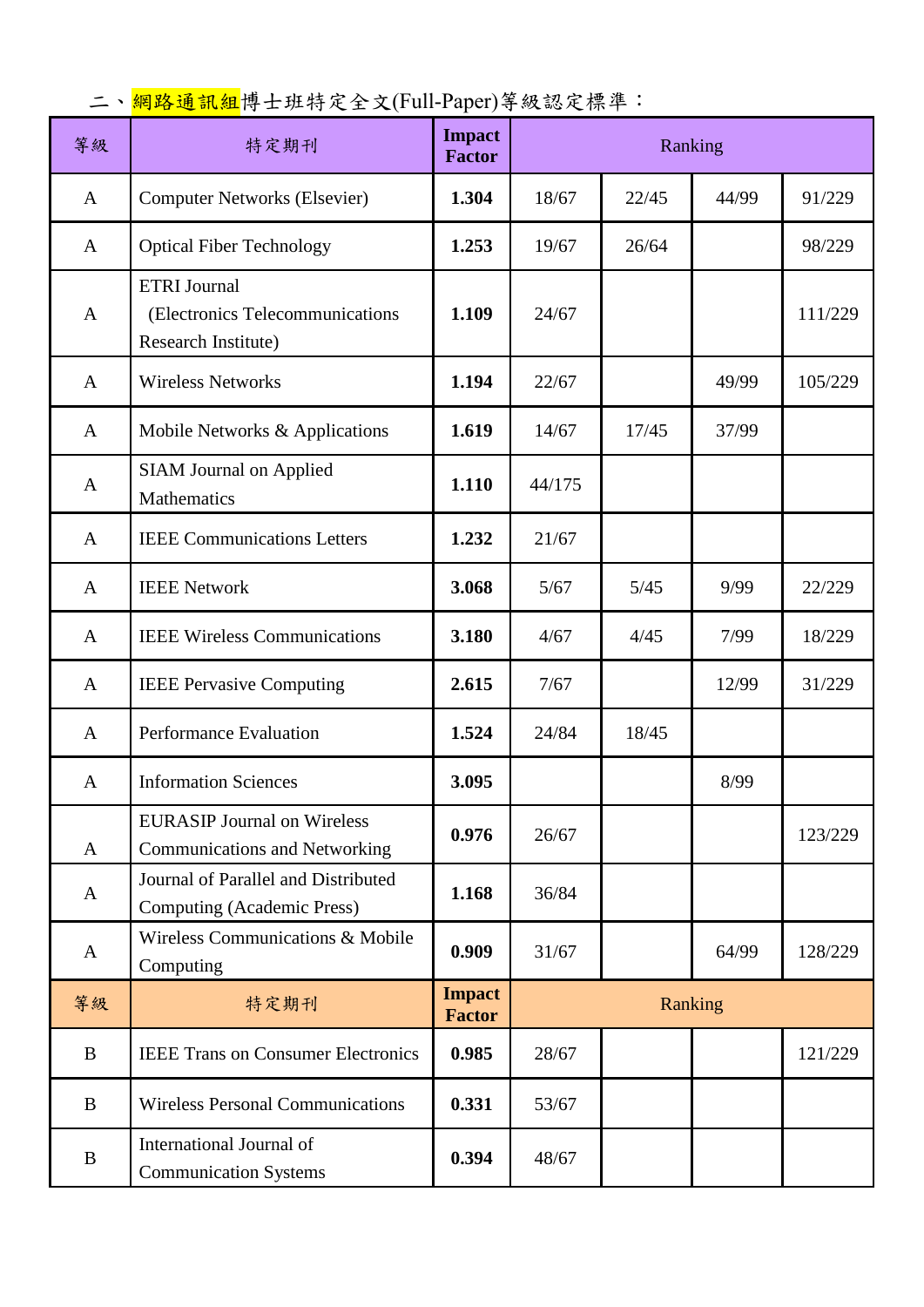| B        | Journal of Network and Systems<br>Management                                      | 0.685                          | 37/67   |        | 78/99 |         |
|----------|-----------------------------------------------------------------------------------|--------------------------------|---------|--------|-------|---------|
| B        | <b>Computer Communications</b>                                                    | 0.884                          | 32/67   |        | 65/99 | 130/229 |
| B        | <b>Telecommunication Systems</b>                                                  | 0.396                          | 47/67   |        |       |         |
| B        | IEICE 相關期刊之Full Paper                                                             |                                |         |        |       |         |
| B        | Journal of optical networks                                                       | 0.941                          | 30/67   |        |       |         |
| B        | <b>Fuzzy Sets and Systems</b>                                                     | 1.833                          | 20/84   | 13/175 | 15/92 |         |
| B        | European Transaction on<br>Telecommunications (AEI)                               | 0.472                          | 43/67   |        |       |         |
| $\bf{B}$ | Journal of Network and Systems<br>0.685<br>Management                             |                                | 38/67   |        | 78/99 |         |
| $\bf{B}$ | International Journal of Distributed<br><b>Sensor Networks</b>                    | 0.722                          | 36/67   |        | 72/99 |         |
| $\bf{B}$ | <b>Internet Research</b>                                                          | 0.800                          | 35/67   |        | 68/99 |         |
| B        | <b>International Journal of Satellite</b><br><b>Communications and Networking</b> | 0.607                          | 39/67   | 10/25  |       |         |
| B        | 0.619<br><b>Computer Communication Review</b>                                     |                                |         |        | 81/99 |         |
| B        | Annals of telecommunications<br>0.333                                             |                                | 51/67   |        |       |         |
| B        | International Journal of<br>0.394<br><b>Communication Systems</b>                 |                                | 48/67   |        |       | 188/229 |
| B        | <b>Applied Mathematics and</b><br>Computation                                     | 0.961                          |         |        |       |         |
| B        | Personal and Ubiquitous Computing                                                 | 0.865                          | 33/67   |        | 67/99 |         |
| B        | Journal of Intelligent Manufacturing                                              | 1.018                          | 59/94   | 16/38  |       |         |
| B        | <b>Telecommunications Policy</b>                                                  | 1.244                          | 20/67   |        |       |         |
| B        | <b>Photonic Network Communications</b><br>0.427<br>44/67                          |                                | 54/64   | 90/99  |       |         |
| 等級       | 特定會議                                                                              | <b>Impact</b><br><b>Factor</b> | Ranking |        |       |         |
| B        | <b>IEEE</b> International Conference on<br>Communications (ICC)                   |                                |         |        |       |         |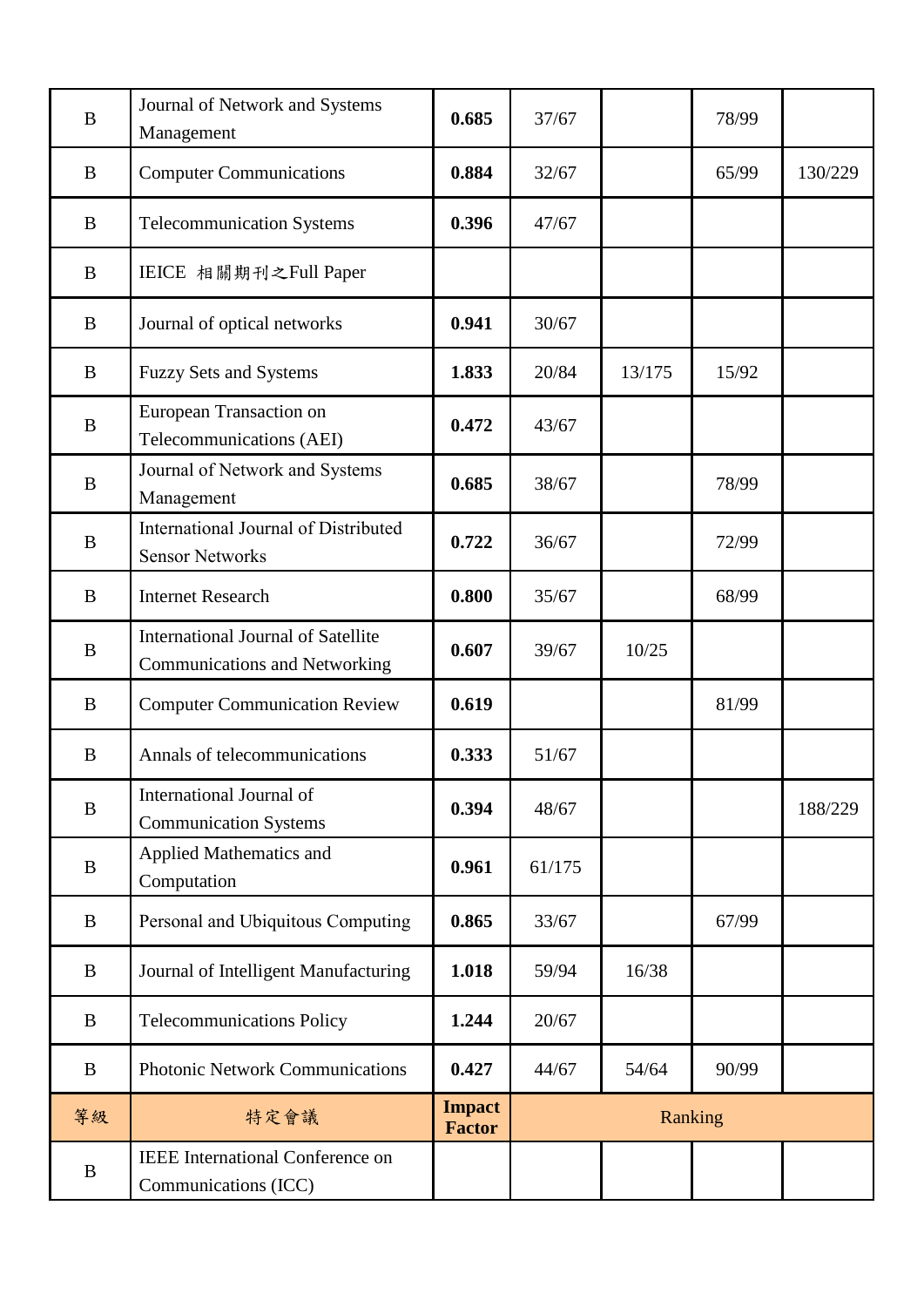| B             | <b>IEEE Global Communications</b><br>Conference (GLOBECOM)                            |                                |         |       |       |         |
|---------------|---------------------------------------------------------------------------------------|--------------------------------|---------|-------|-------|---------|
| 等級            | 特定期刊                                                                                  | <b>Impact</b><br><b>Factor</b> | Ranking |       |       |         |
| $\mathcal{C}$ | 除本系共同以及上述特定之A、B<br>類期刊外,在SCI/EI/SSCI 具全文<br>審查之學術期刊或會議論文                              |                                |         |       |       |         |
| $\mathcal{C}$ | J. of High Speed Networks                                                             | 0.196                          | 57/67   | 44/45 | 98/99 | 205/229 |
| $\mathcal{C}$ | Journal of Communications and<br>Networks (JCN)                                       | 0.273                          | 55/67   |       | 95/99 |         |
| $\mathcal{C}$ | International Journal of Quality &<br><b>Reliability Management</b>                   |                                |         |       |       |         |
| $\mathcal{C}$ | International Journal of Parallel and<br>Distributed Systems and Networks<br>(IASTED) |                                |         |       |       |         |
| $\mathcal{C}$ | International Journal of Modeling and<br>Simulation (IASTED)                          |                                |         |       |       |         |
| 等級            | 特定期刊                                                                                  | <b>Impact</b><br><b>Factor</b> | Ranking |       |       |         |
| D             | 其它不列於共同部分C 級之全文審<br>查之學術期刊                                                            |                                |         |       |       |         |

TELECOMMUNICATIONS 總篇數 67

COMPUTER SCIENCE, INFORMATION SYSTEMS 總篇數 99

ENGINEERING, ELECTRICAL & ELECTRONIC 總篇數 229

MATHEMATICS, APPLIED 總篇數 175

AUTOMATION & CONTROL SYSTEMS 總篇數 53

COMPUTER SCIENCE, HARDWARE & ARCHITECTURE 總篇數 45

OPTICS 總篇數 64

COMPUTER SCIENCE, THEORY & METHODS 總篇數 84

ENGINEERING, AEROSPACE 總篇數 25

COMPUTER SCIENCE, ARTIFICIAL INTELLIGENCE 總篇數 94

ENGINEERING, MANUFACTURING 總篇數 38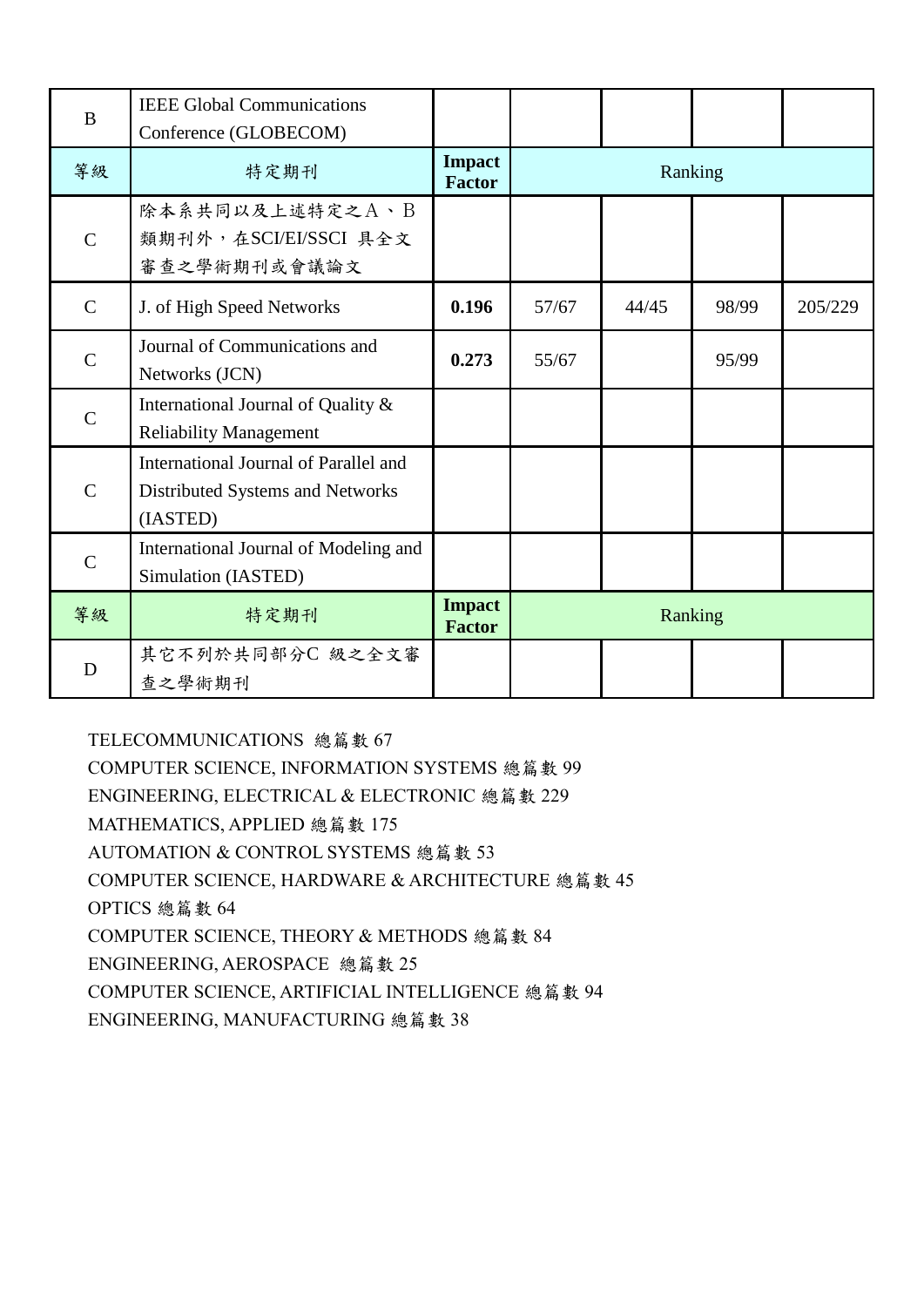### 三、<mark>通訊系統組</mark>博士班論文評估分類表:

| Grade | Journal                                | <b>Comment</b>      |
|-------|----------------------------------------|---------------------|
|       | 特定期刊                                   |                     |
| A     | <b>IEEE Wireless Communications</b>    | SCI (4/67, 3.180)   |
| A     | <b>IEEE</b> Communications Magazine    | SCI (6/67, 2.799)   |
| A     | <b>IEEE Signal Processing Magazine</b> | SCI (9/229, 3.758)  |
| A     | <b>Signal Processing</b>               | SCI (96/229, 1.256) |

# **IEEE** 通訊領域指標性期刊**(**含 **Correspondence**、**Short Paper** 與 **Letter** 技術性

A Pattern Recognition SCI (17/229, 3.279)

#### 論文**)**

| $\mathbf{A}$ | <b>IEEE Transactions on Communications</b>          | SCI (12/67, 2.070)              |
|--------------|-----------------------------------------------------|---------------------------------|
| $\mathsf{A}$ | <b>IEEE Transactions on Wireless Communications</b> | SCI(11/67, 2.181)               |
|              | A <b>IEEE</b> Communications Letters                | $\mathcal{S}$ CI (21/67, 1.232) |
|              | A <b>IEEE</b> Transactions on Information Theory    | SCI (8/229, 3.793)              |
|              | A <b>IEEE</b> Transactions on Signal Processing     | SCI (39/229, 2.335)             |

### 特定期刊

| B | 本組所列A級通訊系統領域特定期刊之                   |
|---|-------------------------------------|
|   | Correspondence、Letter 與 Short Paper |

### 特定期刊**(**僅含 **Regular Papers)**

| B | <b>IET Communications</b>                             | SCI (195/229, 0.345) |
|---|-------------------------------------------------------|----------------------|
| B | <b>IET Signal Processing</b>                          | SCI (142/229, 0.762) |
| B | <b>ETRI Journal</b>                                   | SCI (24/67, 1.109)   |
| B | International Journal of Satellite Communications and | SCI (39/67, 0.607)   |
|   | Networking                                            |                      |
| B | Wireless Communications & Mobile Computing            | SCI (31/67, 0.909)   |
| B | Multidimensional Systems and Signal Processing        | SCI (169/229, 0.486) |
| B | <b>Wireless Personal Communications</b>               | SCI (53/67, 0.331)   |
| B | <b>International Journal of Communication Systems</b> | SCI (48/67, 0.394)   |
| B | <b>IEEE Transactions on Consumer Electronics</b>      | SCI (121/229, 0.985) |
| B | <b>Telecommunication Systems</b>                      | SCI (47/67, 0.396)   |
| B | European Transactions on Telecommunications           | SCI (43/67, 0.472)   |
| B | Journal of Communications and Networks                | SCI (55/67, 0.273)   |
| B | <b>BELL LABS Technical Journal</b>                    | SCI (42/67, 0.492)   |
| B | Digital Signal Processing                             | SCI (74/229, 1.486)  |
|   |                                                       |                      |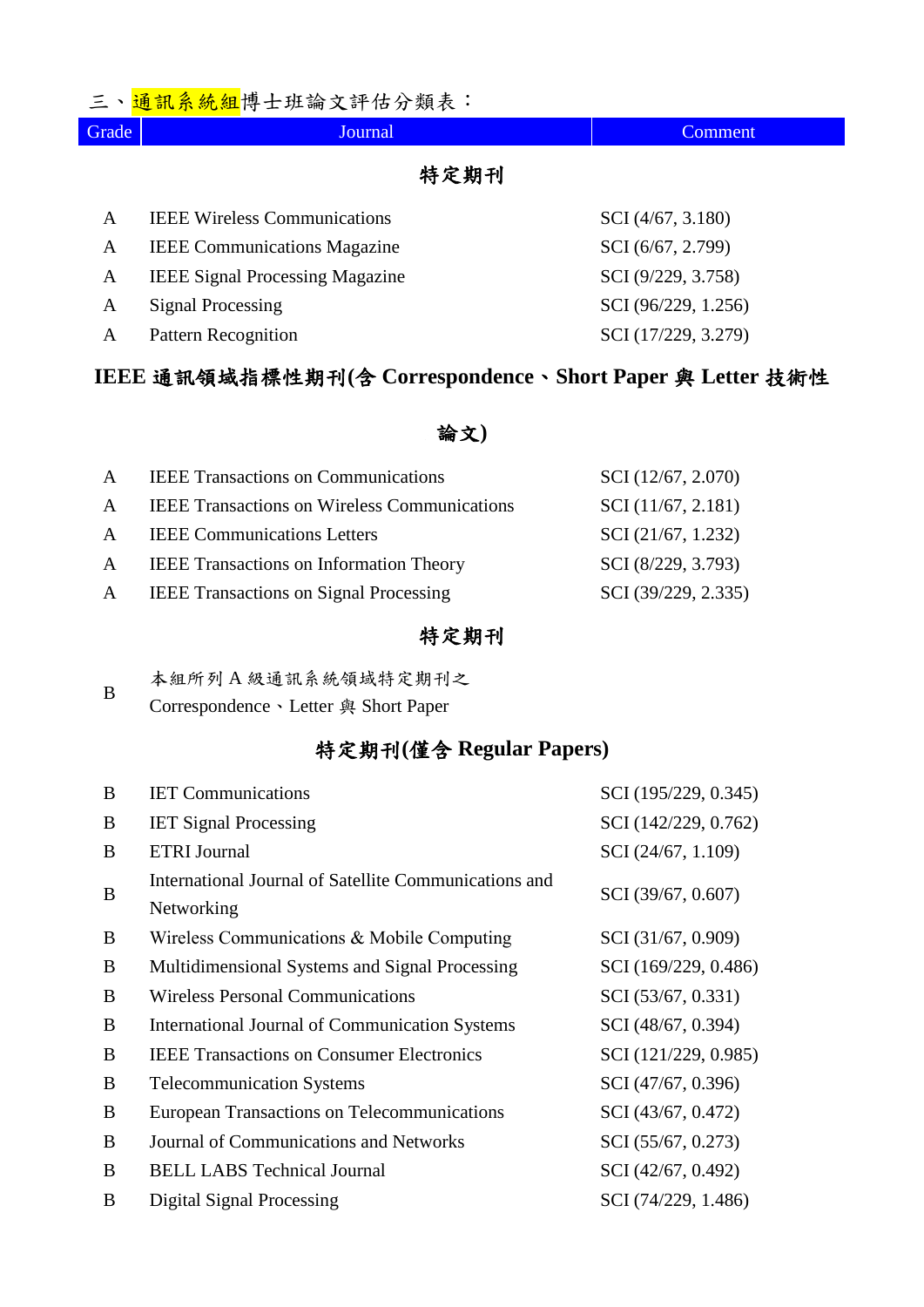- B EURASIP Journal on Advances in Signal Processing SCI (115/229, 1.055)
- B EURASIP Journal on Wireless Communications and Networking SCI (29/67, 0.976)

### **IEEE** 通訊領域指標性學術會議

- B IEEE International Conference on Communications (ICC)
- B IEEE Global Communications Conference (GLOBECOM)

### 特定期刊

- $\mathcal{C}$ 本組所列 B 級特定期刊之 Correspondence、Letter 與 Short Paper
- 除本系共同部分及本組所列 A、B 級期刊, 在 SCI/
- C EI/SSCI 具全文審查之學術期刊論文

#### **IEEE** 通訊領域重要學術會議

- C IEEE International Symposium on Information Theory
- (ISIT) IEEE International Conference on Acoustics, Speech and
- $\mathcal{C}$ Signal Processing (ICASSP)
- $\mathcal{C}$ IEEE International Symposium on Personal Indoor,
- Mobile and Radio Communications (PIMRC)
- C IEEE Wireless Communications and Networking
- Conference (WCNC)
- C IEEE Vehicular Technology Conference (VTC)
- $\mathcal{C}$ IEEE International Symposium on Circuits and Systems (ISCAS)
- C IEEE Information Theory Workshop (ITW)
- C MILCOM
- $\mathcal{C}$ The Asilomar Conference on Signals, Systems, and **Computers**

### 國內通訊領域重要學術會議

- D 全國電信研討會
- D 民生電子研討會
- ※ Comment 欄位的格式為 SCI (在 SCI 期刊中的 Rank, 在 SCI 期刊中的 Impact Factor). Rank 若為 X/67 表示在 SCI 期刊分類 Category 為 Telecommunications. Rank 若為 X/229 表示在 SCI 期刊分類 Category 為 Engineering, Electrical and Electronic.
- ※ Rank 與 Impact Factor 為 2008 年 SCI 資訊.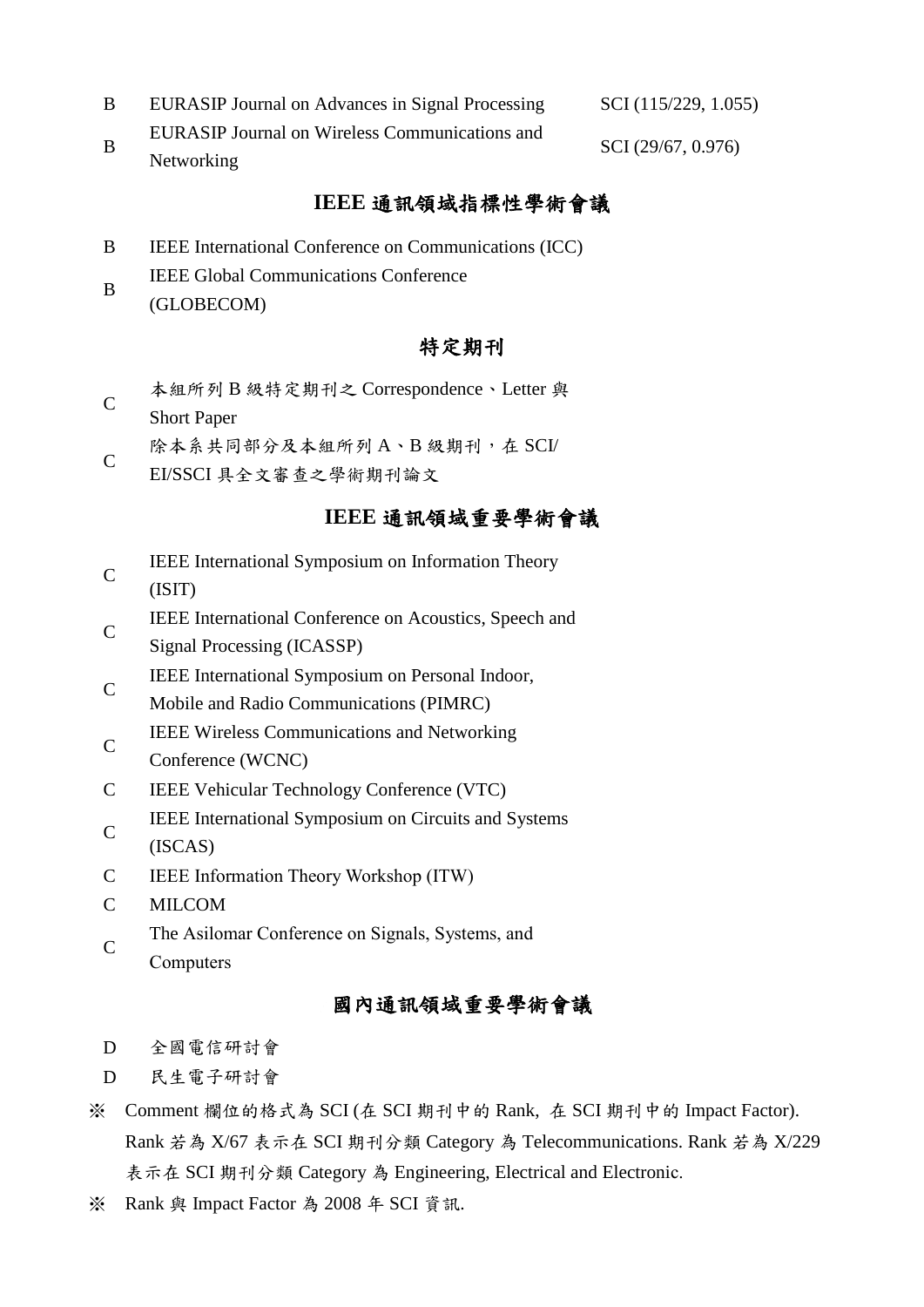| 等級               | 特定期刊                                                                            |
|------------------|---------------------------------------------------------------------------------|
| A                | IEEE/ASME Journal of Microelectromechanical Systems (3.005/3%)                  |
| A                | Journal of Applied Physics (2.498/14%)                                          |
| A                | Physical Review-B (3.185/12%), American Physical Society                        |
| A                | Journal of Micromechanics and Microengineering (2.499/4%), Institute of Physics |
| A                | <b>IEEE Microwave Magazine</b>                                                  |
| A                | <b>IEEE Circuits and Devices Magazine</b>                                       |
| A                | <b>IEEE Wireless Communications Magazine</b>                                    |
| A                | <b>IEEE Communications Magazine</b>                                             |
| 等級               | 特定期刊                                                                            |
| B                | Applied Physics Letters (4.127/5%), American Institute of Physics               |
| B                | APS, Physical Review Letters (7.489/6%), American Physical Society              |
| B                | IEEE Trans. On Consumer Electronics (0.6/44%)                                   |
| B                | Microwave and Optical Technology Letters (0.423/65%)                            |
| $\boldsymbol{B}$ | Wireless Personal Communications (*/69%)                                        |
| B                | Journal of Infrared and Millimeter Waves (0.337/75%)                            |
| B                | Telecommunication Systems (0.409/58%)                                           |
| B                | European Transaction on Telecommunications (0.202/76%)                          |
| B                | <b>IEEE</b> International Microwave Symposium                                   |
| B                | <b>IEEE RFIC Symposium</b>                                                      |
| 等級               | 特定期刊                                                                            |
| $\mathbf C$      | 除前列A、B類期刊,在 SCI/EI/SSCI 具全文審查之學術期刊論文。                                           |

|  |  | 四、 <mark>電磁晶片組</mark> 博士班特定全文(Full-Paper)等級認定標準: |  |
|--|--|--------------------------------------------------|--|
|--|--|--------------------------------------------------|--|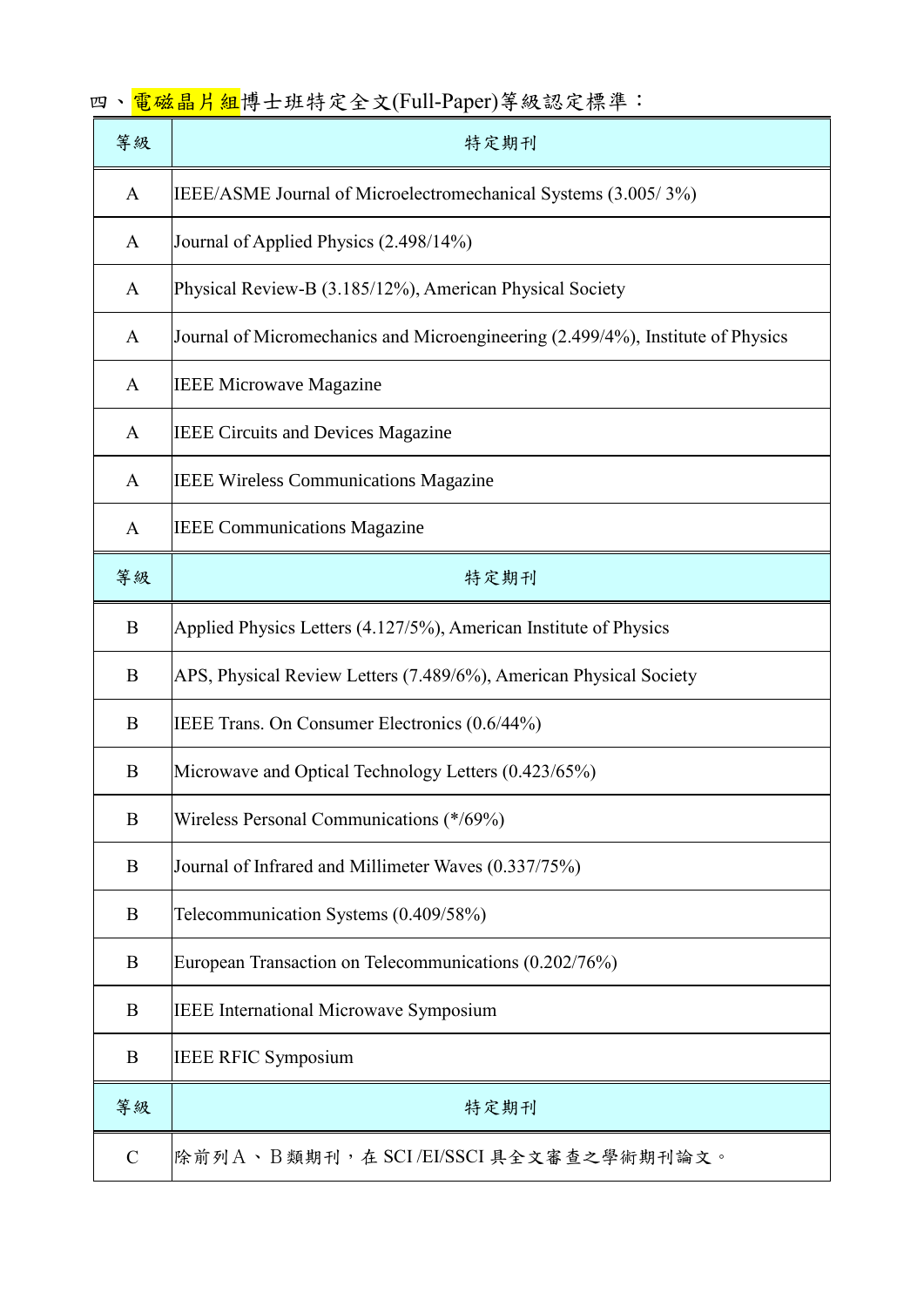| $\mathcal{C}$ | Microwave Journal $(0.167/87%)$                                                                        |
|---------------|--------------------------------------------------------------------------------------------------------|
| $\mathcal{C}$ | Microwaves & RF $(0.049/88%)$                                                                          |
| $\mathcal{C}$ | RF Design $(*/*)$                                                                                      |
| $\mathcal{C}$ | Asia-Pacific Microwave Conference                                                                      |
| $\mathcal{C}$ | European Microwave Conference Proceedings                                                              |
| C             | IEEE International Symposium on Antennas and Propagation and USNC-URSI Radio<br><b>Science Meeting</b> |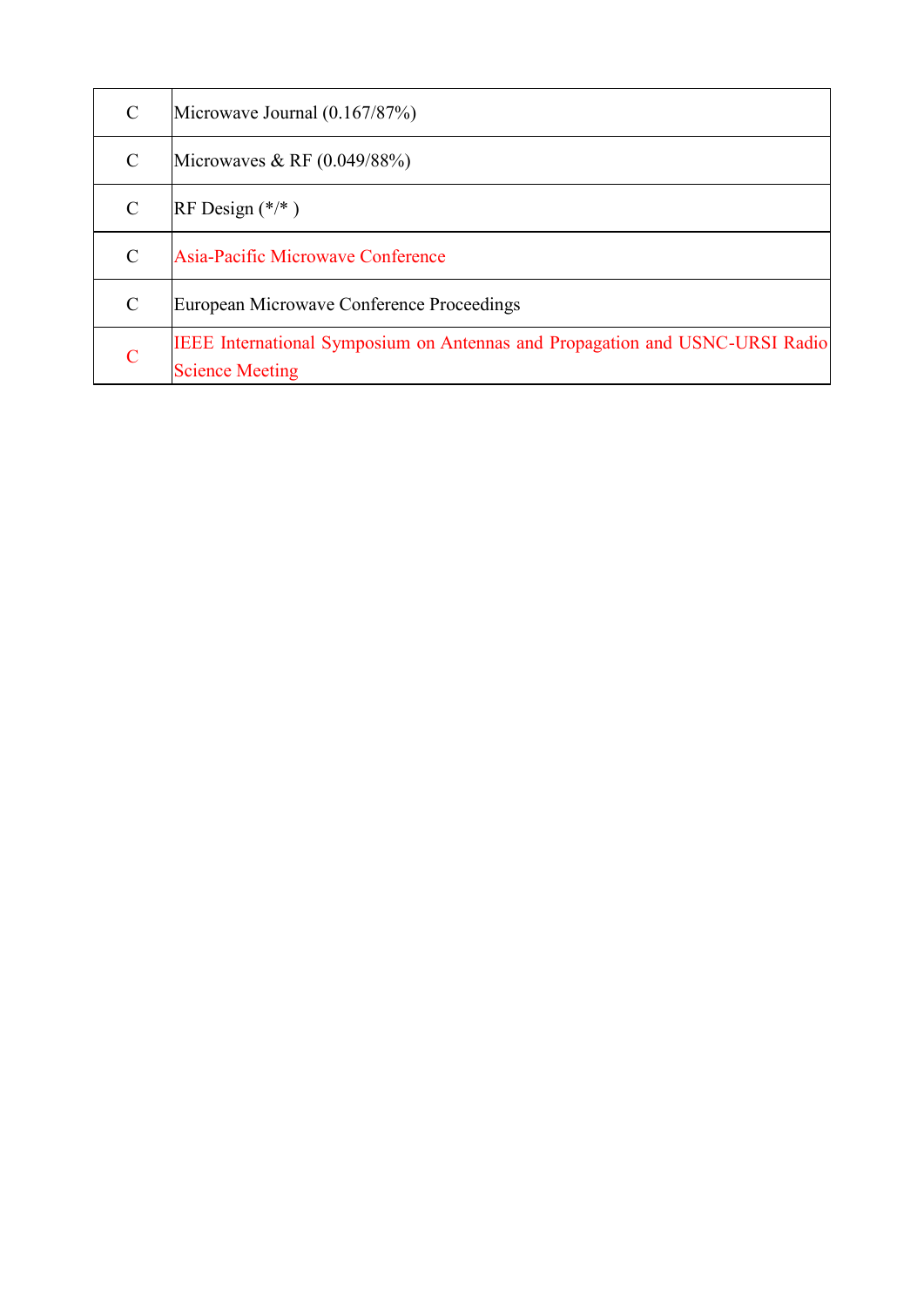# 五、<mark>信號與媒體通訊組</mark>博士班特定全文(Full-Paper)等級認定標準:

| 等級 | 特定期刊                                                     |
|----|----------------------------------------------------------|
| A  | <b>Communications ACM</b>                                |
| A  | SIAM J. on Applied Mathematics                           |
| A  | <b>Signal Processing</b>                                 |
| A  | Signal Processing : Image Communication                  |
| A  | Pattern Recognition                                      |
| A  | Image and Vision Computing                               |
| A  | International Journal of Computer Vision                 |
| A  | <b>Graphical Models</b>                                  |
| A  | Computer Vision and Image Understanding                  |
| A  | International Journal of Circuit Theory and Applications |
| A  | Journal of Optical Society of America - A                |
| A  | Journal of Optical Society of America - B                |
| A  | Journal of Electronic Imaging                            |
| A  | <b>Expert Systems with Applications</b>                  |
| A  | Computerized Medical Imaging and Graphics                |
| A  | Artificial Intelligence in Medicine                      |
| A  | Computers in Biology and Medicine                        |
| A  | International Journal of Medical Informatics             |
| A  | Medical Engineering & Physics                            |
| A  | Medical & Biological Engineering & Computing             |
| A  | Computer Methods and Programs in Biomedicine             |
| A  | Optics Express (需十頁(含)以上,方得列為A級)                         |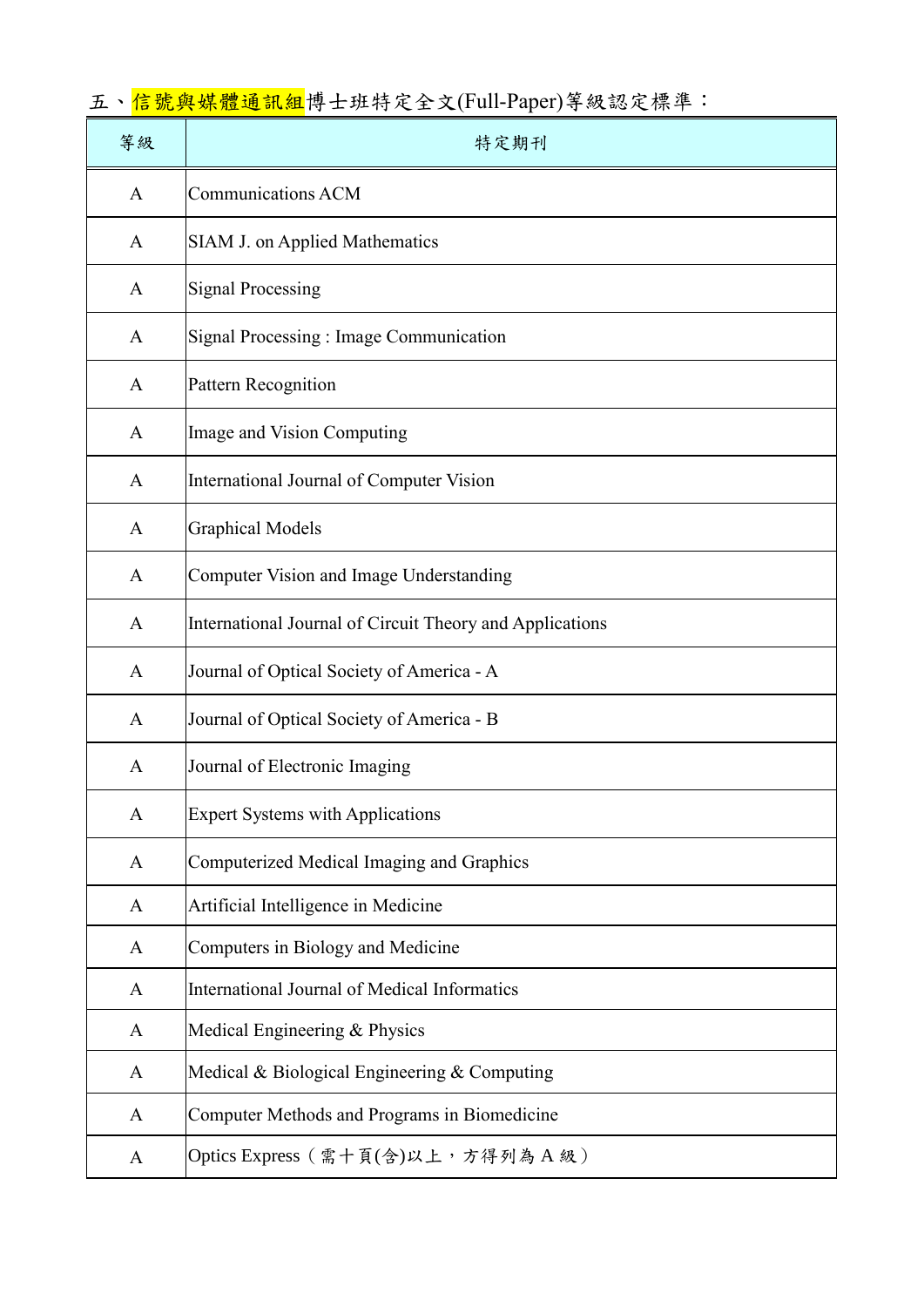| $\mathbf{A}$  | Journal of the Optical Society of America A                                                       |
|---------------|---------------------------------------------------------------------------------------------------|
| A             | <b>Applied Optics</b>                                                                             |
| A             | Optics communications                                                                             |
| A             | Physica A - Statistical Mechanics and its Applications                                            |
| 等級            | 特定期刊                                                                                              |
| B             | <b>IEEE Trans. on Instrument Measurement</b>                                                      |
| B             | <b>IEEE Trans. on Consumer Electronics</b>                                                        |
| B             | Circuits Systems and Signal Processing                                                            |
| B             | Multidimensional System and Signal Processing                                                     |
| B             | Journal of Visual Communication and Image Representation                                          |
| B             | <b>EURASIP Journal on Applied Signal Processing</b>                                               |
| B             | Digital Signal Processing                                                                         |
| B             | <b>Optics Letters</b>                                                                             |
| B             | Physiological Measurement                                                                         |
| 等級            | 特定期刊                                                                                              |
| $\mathsf{C}$  | 除本系共同部分及本組所列A、B類期刊,在 SCI/EI/SSCI具全文審查之學術期<br>刊論文。                                                 |
| $\mathcal{C}$ | Journal of Chinese Institute of Engineers                                                         |
| 等級            | 特定會議                                                                                              |
| $\mathcal{C}$ | 在未能出具接受率的國際會議論文中,若屬於 oral,且 oral 篇數佔該會議總論<br>文篇數少於 50% 者,得認定為 C 類。例外者可由教授直接認定為 C 類,但<br>不得多於 2 篇。 |
| $\mathbf C$   | 屬於 IEEE 系列國際會議 (在會議名稱直接掛上 IEEE 者), 具全文審查者, 但<br>無接受率可資認定者,列為 C 級。                                 |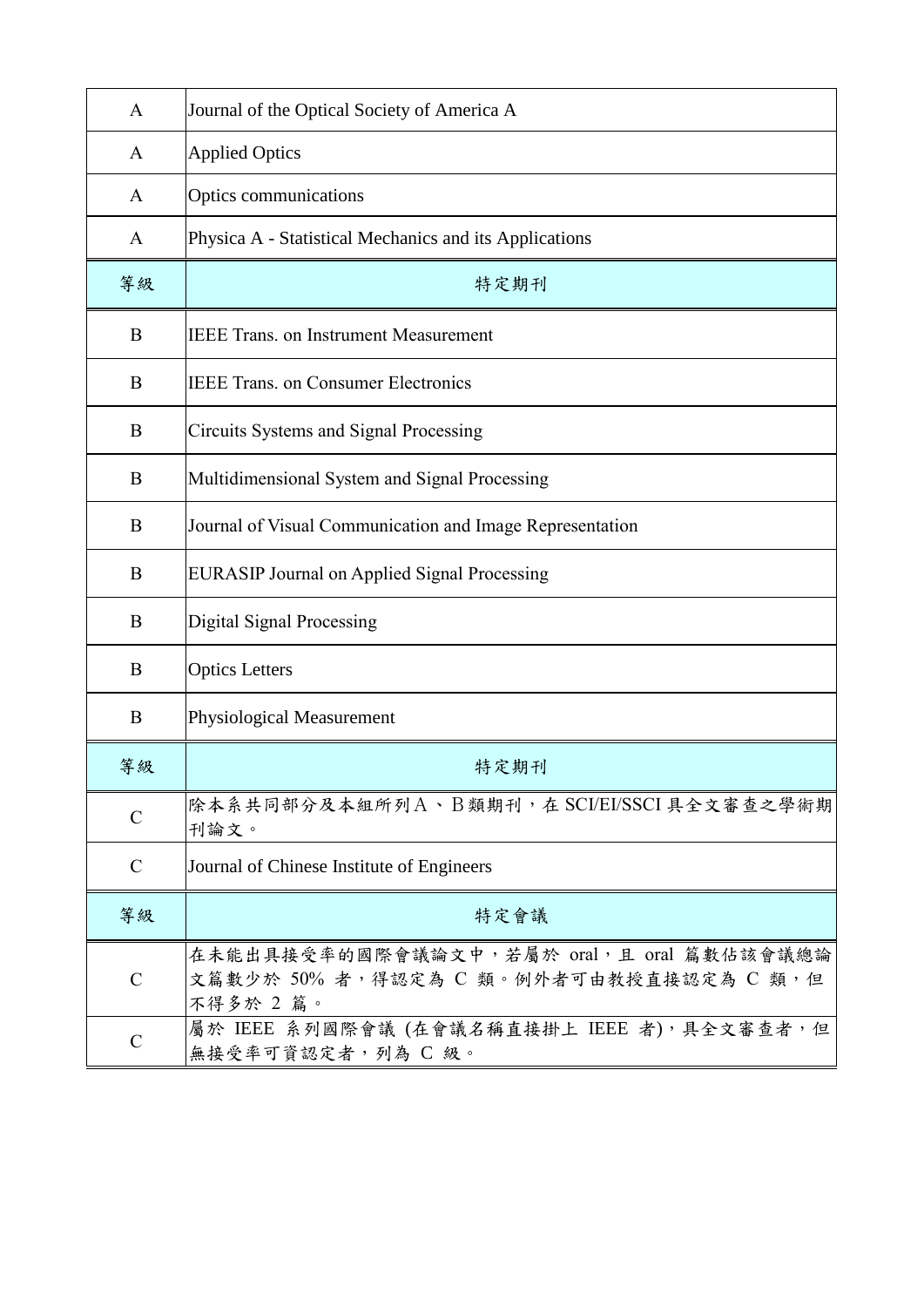六、<mark>計算機工程組</mark>博士班特定全文(Full-Paper)等級認定標準:

| 等級           | 特定期刊                                                                    |
|--------------|-------------------------------------------------------------------------|
| $\mathbf{A}$ | SIAM 相關期刊                                                               |
| $\mathbf{A}$ | <b>Applied Optics</b>                                                   |
| $\mathbf{A}$ | Artificial Intelligence                                                 |
| A            | Autonomous Agents and Multi-Agent Systems                               |
| $\mathbf{A}$ | <b>Autonomous Robots</b>                                                |
| $\mathbf{A}$ | Computer Vision and Image Understanding                                 |
| $\mathbf{A}$ | <b>IEEE Computer Graphics and Applications</b>                          |
| $\mathbf{A}$ | <b>IEEE</b> Intelligent Systems                                         |
| $\mathbf{A}$ | Image and Vision Computing                                              |
| $\mathbf{A}$ | International Journal of Computer Vision                                |
| A            | <b>International Journal of Robotics Research</b>                       |
| $\mathbf{A}$ | Journal of Artificial Intelligence Research                             |
| $\mathbf{A}$ | Journal of Optical Society of America A: Optics, Image Science & Vision |
| A            | Journal of Physics D: Applied Physics                                   |
| $\mathbf{A}$ | Pattern Recognition                                                     |
| $\mathbf{A}$ | <b>Information Sciences: 3.095</b>                                      |
| $\mathbf{A}$ | Journal of Mathematical Imaging and Vision: 1.331                       |
| $\mathbf{A}$ | Neural Computation: 2.378                                               |
| 等級           | 特定期刊                                                                    |
| $\bf{B}$     | <b>AI</b> Magazine                                                      |
| B            | <b>Advanced Robotics</b>                                                |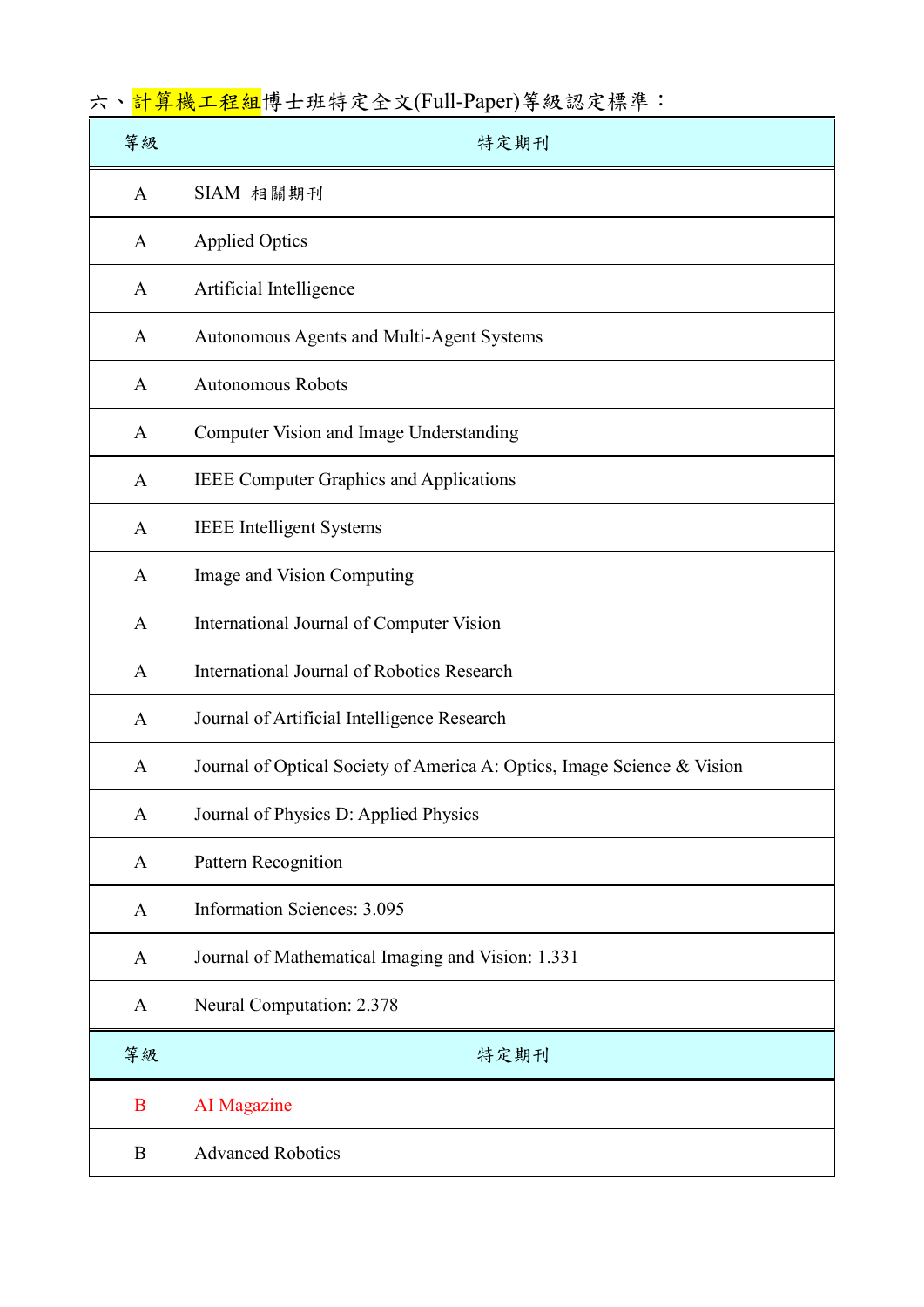| B             | Applied Artificial Intelligence                                                |
|---------------|--------------------------------------------------------------------------------|
| B             | Asian Journal of Control                                                       |
| B             | Cybernetics and Systems                                                        |
| B             | <b>Expert Systems with Applications</b>                                        |
| B             | <b>Fuzzy Sets and Systems</b>                                                  |
| B             | <b>Graphical Models</b>                                                        |
| B             | International Journal of Software Engineering and Knowledge Engineering        |
| B             | Journal of Electronic Imaging                                                  |
| B             | Journal of Imaging Science and Technology                                      |
| B             | Journal of Intelligent and Robotic Systems                                     |
| B             | Journal of Parallel and Distributed Computing                                  |
| B             | Journal of Visual Communication and Image Representation                       |
| B             | Machine Vision and Applications                                                |
| B             | <b>Pattern Recognition Letters</b>                                             |
| B             | Robotica                                                                       |
| B             | Robotics and Autonomous Systems                                                |
| B             | Visual Computer                                                                |
| B             | IET Computer Vision: 0.667                                                     |
| B             | IET Image Processing: 0.514                                                    |
| B             | International Journal of Robotics and Automation: 0.409                        |
| 等級            | 特定期刊                                                                           |
| $\mathcal{C}$ | 除本系共同部分及本組所列A、B類期刊,在 SCI/EI/SSCI具全文審查之學術<br>期刊論文                               |
| $\mathbf C$   | IEEE International Conference on Systems, Man, and Cybernetics (regular paper) |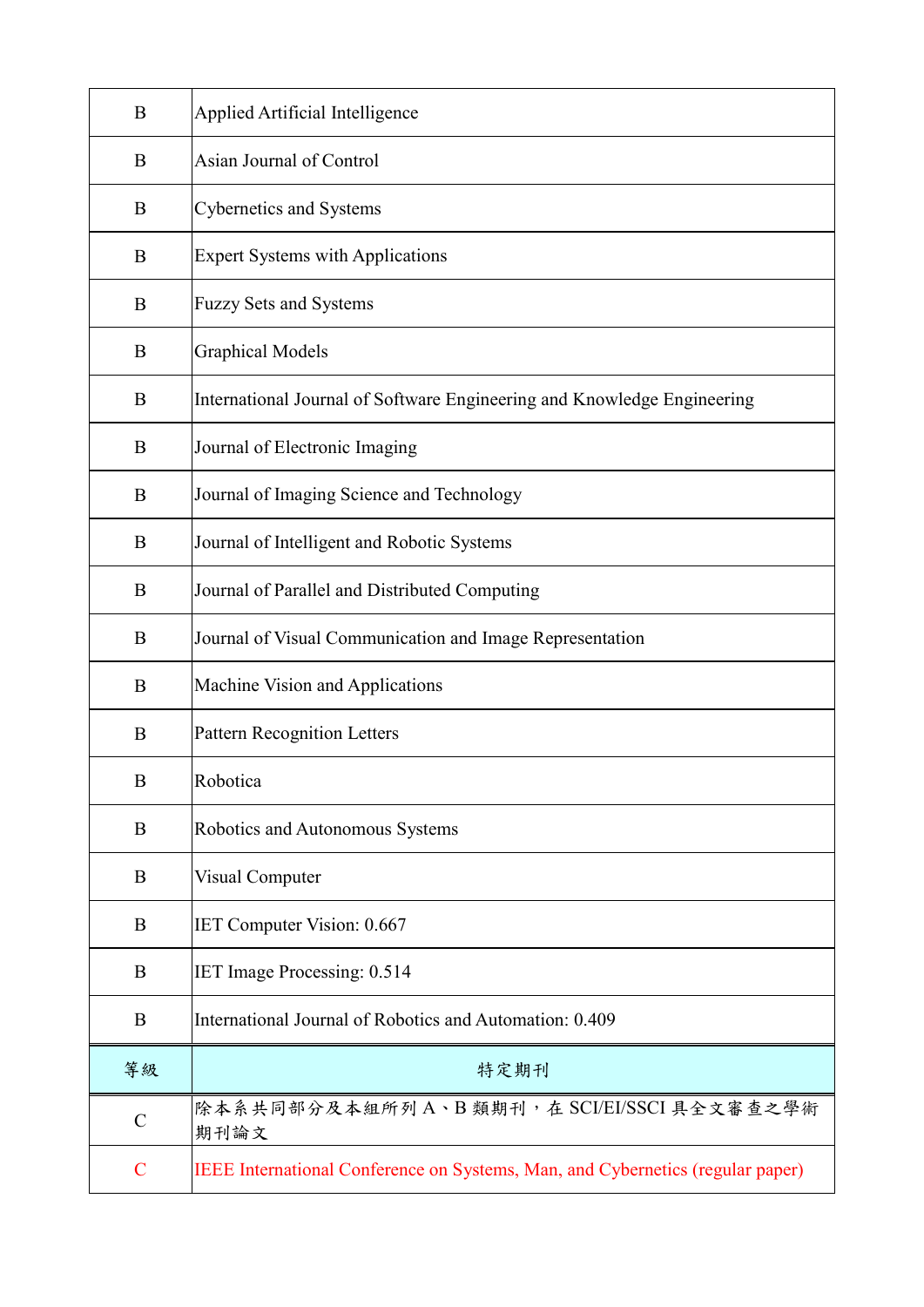| 等級           | 特定期刊                                                             |
|--------------|------------------------------------------------------------------|
| $\mathbf{A}$ | <b>Biosensors and Bioelectronics</b>                             |
| $\mathsf{A}$ | Microelectronic Engineering (Elsevier)                           |
| A            | <b>IEEE Micro Magazine</b>                                       |
| A            | <b>IEEE Circuits &amp; Devices Magazine</b>                      |
| A            | International Journal of High Performance Computing Applications |
| A            | <b>Solid State Electronics</b>                                   |
| A            | Journal of Biomedical informatics                                |
| A            | Journal of Biotechnology                                         |
| A            | IEEE Design & Test of Computers Magazine                         |
| 等級           | 特定期刊                                                             |
| B            | <b>IEEE Trans. on Industrial Electronics</b>                     |
| B            | <b>IEEE Trans. on Vehicular Technology</b>                       |
| B            | IEEE Trans. on System, Man, and Cybernetics                      |
| B            | IEEE Parallel and Distributed Computing                          |
| B            | <b>IEEE Trans. on Consumer Electronics</b>                       |
| B            | Integration: the VLSI Journal                                    |
| B            | Multimedia Systems                                               |
| B            | Journal of Parallel and Distributed Computing                    |
| B            | The Journal of VLSI Signal Processing                            |
| 等級           | 特定期刊                                                             |
| $\mathbf C$  | 除本系共同以及上述特定之A、B類期刊外,在 SCI/EI/SSCI 具全文審查之學<br>術期刊論文               |

七、<mark>晶片系統組</mark>博士班特定全文(Full-Paper)等級認定標準: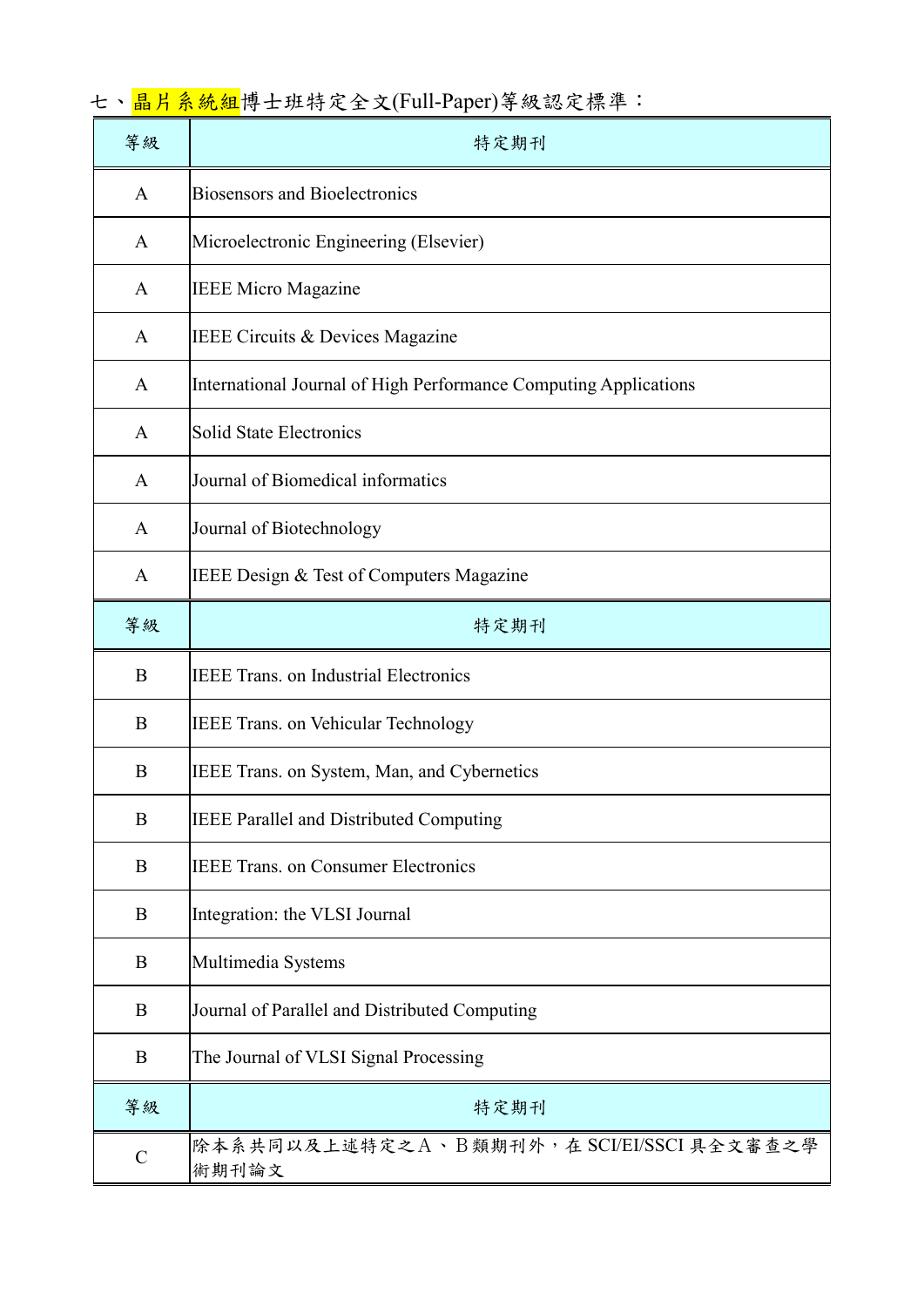| 等級 | 特定會議                                                     |
|----|----------------------------------------------------------|
| B  | <b>IEEE</b> Int. Solid-State Circuits Conference (ISSCC) |
| B  | ACM/IEEE Design Automation Conference (DAC)              |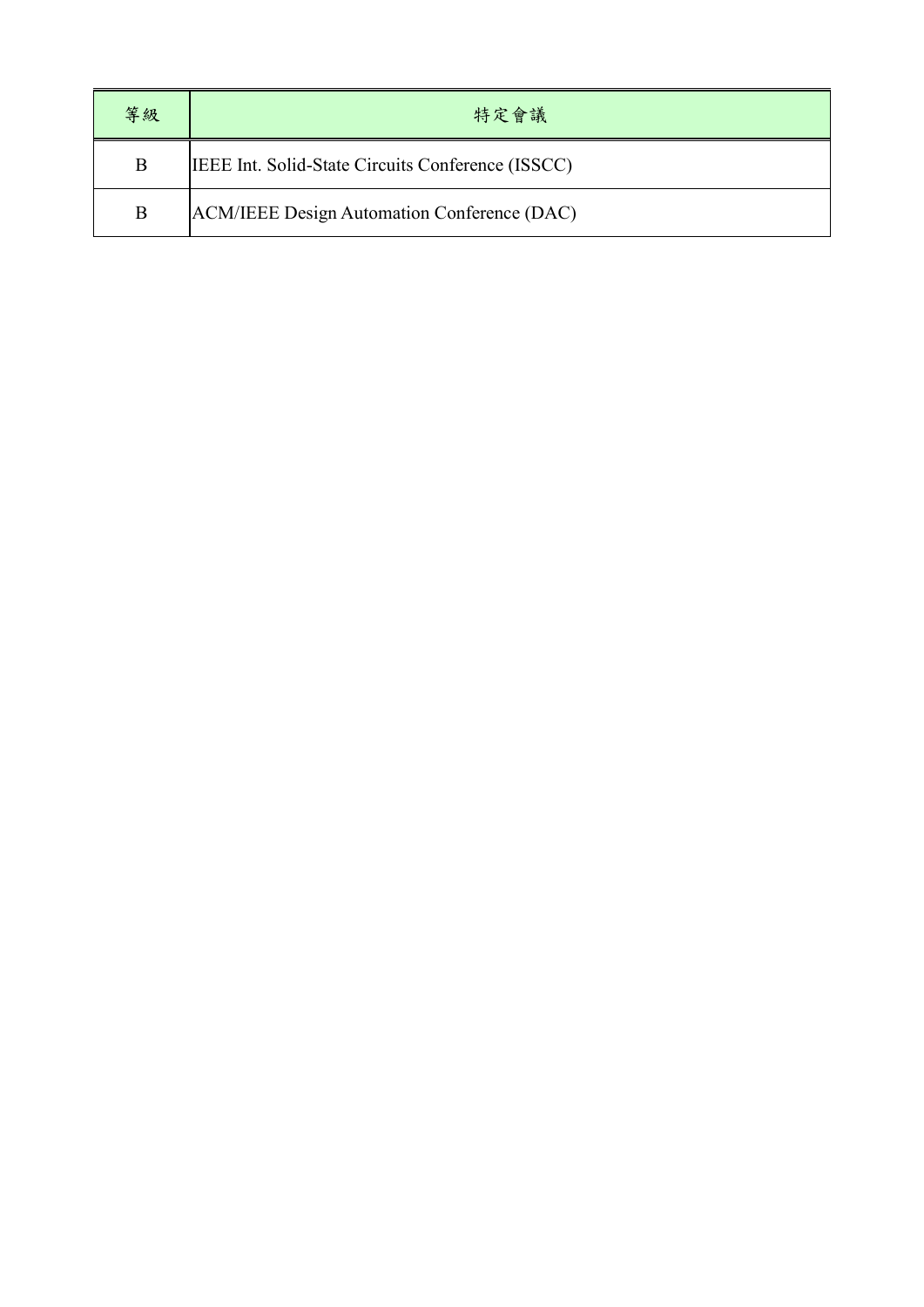八、<mark>電力與電能處理組</mark>博士班特定全文(Full-Paper)等級認定標準:

| 等級          | 特定期刊                                                      |
|-------------|-----------------------------------------------------------|
| A           | <b>CONTROL ENGINEERING PRACTICE</b>                       |
| 等級          | 特定期刊                                                      |
| B           | Applied Artificial Intelligence: An International Journal |
| B           | <b>Cybernetics and Systems</b>                            |
| $\bf{B}$    | ELECTRIC POWER SYSTEMS RESEARCH                           |
| B           | INT. J. CONTROL                                           |
| B           | INT. J. ELECTRICAL POWER AND ENERGY SYSTEM                |
| B           | <b>J. FRANKLIN</b>                                        |
| B           | <b>SYSTEMS &amp; CONTROL LETTERS</b>                      |
| B           | <b>ENGINEERING OPTIMIZATION</b>                           |
| B           | ENGINEERING APPLICATIONS OF ARTIFICIAL INTELLIGENCE       |
| B           | COMPUTERS & ELECTRICAL ENGINEERING                        |
| B           | <b>ELECTROMAGNETICS</b>                                   |
| B           | <b>ENERGY SOURCES</b>                                     |
| B           | ELECTRICAL ENGINEERING                                    |
| B           | ELECTRIC MACHINES & POWER SYSTEMS                         |
| $\bf{B}$    | <b>J. CONTROL SYSTEMS AND TECHNOLOGY</b>                  |
| $\bf{B}$    | <b>J. POWER CONVERSION AND INTELLIGENT MOTION</b>         |
| B           | European Transactions on Electric Power                   |
| 等級          | 特定期刊                                                      |
| $\mathbf C$ | 除本系共同以及上述特定之A、B類期刊外,在 SCI/EI/SSCI具全文審查之學術<br>期刊論文         |